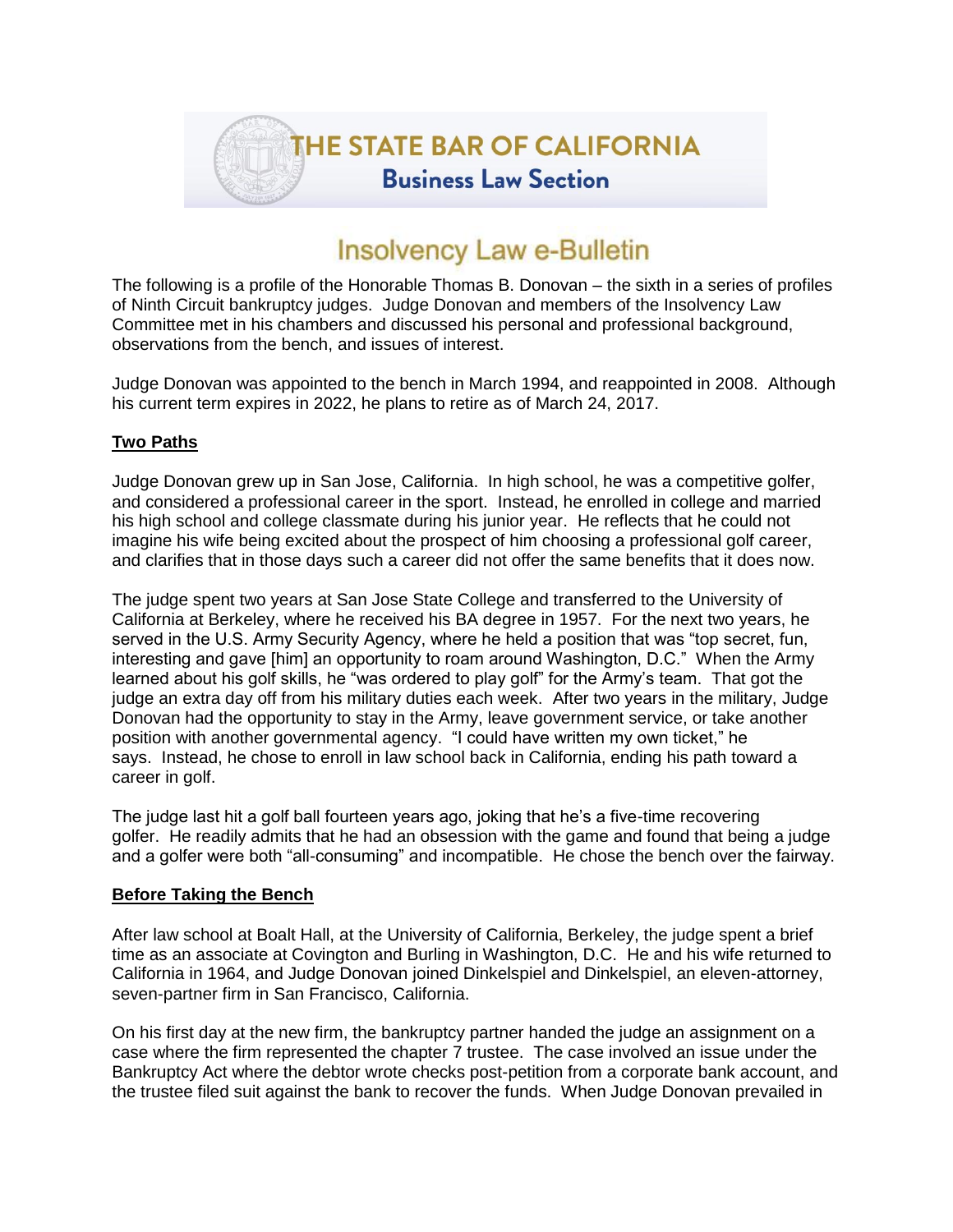the bankruptcy and district courts, the bank appealed to the United States Court of Appeals for the Ninth Circuit.

Having done such a great job to that point, Dinkelspiel let Judge Donovan argue the appeal. Though he wanted to argue the case on the merits, "in a fit of conscience" at the start of oral argument, Judge Donovan told the appellate panel that, because the trustee had in fact received the disputed funds from the debtor, the appeal might be moot. The judges on the panel huddled together and, after what appeared to be some "snickering," announced that argument on the merits should proceed and "we'll see what happens." In a unanimous decision, the panel ruled in favor of Judge Donovan's client on the merits.

The bank filed a Petition for Writ of Certiorari with the Supreme Court, which was granted. The judge's first assigned case at the Dinkelspiel law firm had become a United States Supreme Court case and, only four years out of law school, the judge was allowed to present at oral argument. He notes that he argued the case vigorously and that "it was fun to match wits with the justices."

While his opponent was barely challenged, Judge Donovan's time was extended for twenty minutes by the court to accommodate the barrage of questions he received. At the end of oral arguments, the clerk of the court shook his hand and told him it was a great argument. A month later, the Supreme Court reversed. Six justices joined the majority decision authored by Justice Douglas, with Justice Harlan dissenting and Justice Fortas writing separately that he would remand the case with instructions to dismiss. See *Bank of Marin v. England*, 385 U.S. 99 (1966). Regardless of the outcome, it is clear that the judge thoroughly enjoyed his experience arguing before the Ninth Circuit Court of Appeals and the U.S. Supreme Court. To read the Supreme Court's opinion in the *Bank of Marin v. England*, click here: **<http://tinyurl.com/gvxvddj>**.

Judge Donovan remained at the Dinkelspiel firm for five years, was elected partner, but instead decided with four of his friends at the firm to leave to create a new law firm that eventually became the law firm of Dinkelspiel, Donovan and Reder. Starting the new firm was a big risk because "we all had small kids and mortgages." However, he reminisces that things "worked out nicely and that, since then, nobody ever told me what to do or how to do it. It was all on me."

Around the age of 43, the judge took a three-month sabbatical. He asked the presiding judge for the Oakland-Piedmont Municipal Court, a social friend, whether he could volunteer at the court for about a month. On his first day at the court, to his surprise his friend handed him a robe and showed him to a courtroom. For the next month, Judge Donovan presided over approximately 800 small claim cases, heard the law and motion calendar, acted as a settlement officer, and presided over a civil trial. "I loved the experience of hanging out with the judges and seeing how they related to each other."

Partly based on that experience, Judge Donovan decided that he wanted to serve as a bankruptcy judge, but waited until his two children graduated from college before applying. Though he lived in Berkeley, he recognized that the bankruptcy judges in the Northern District of California were all fairly young and had ten or more years left on their 14 year terms, so there were likely very few positions to become available. After coming in as a finalist for a single opening in the Northern District, he applied for a position that opened in the Central District of California. This time, he was offered, and accepted, the judicial appointment.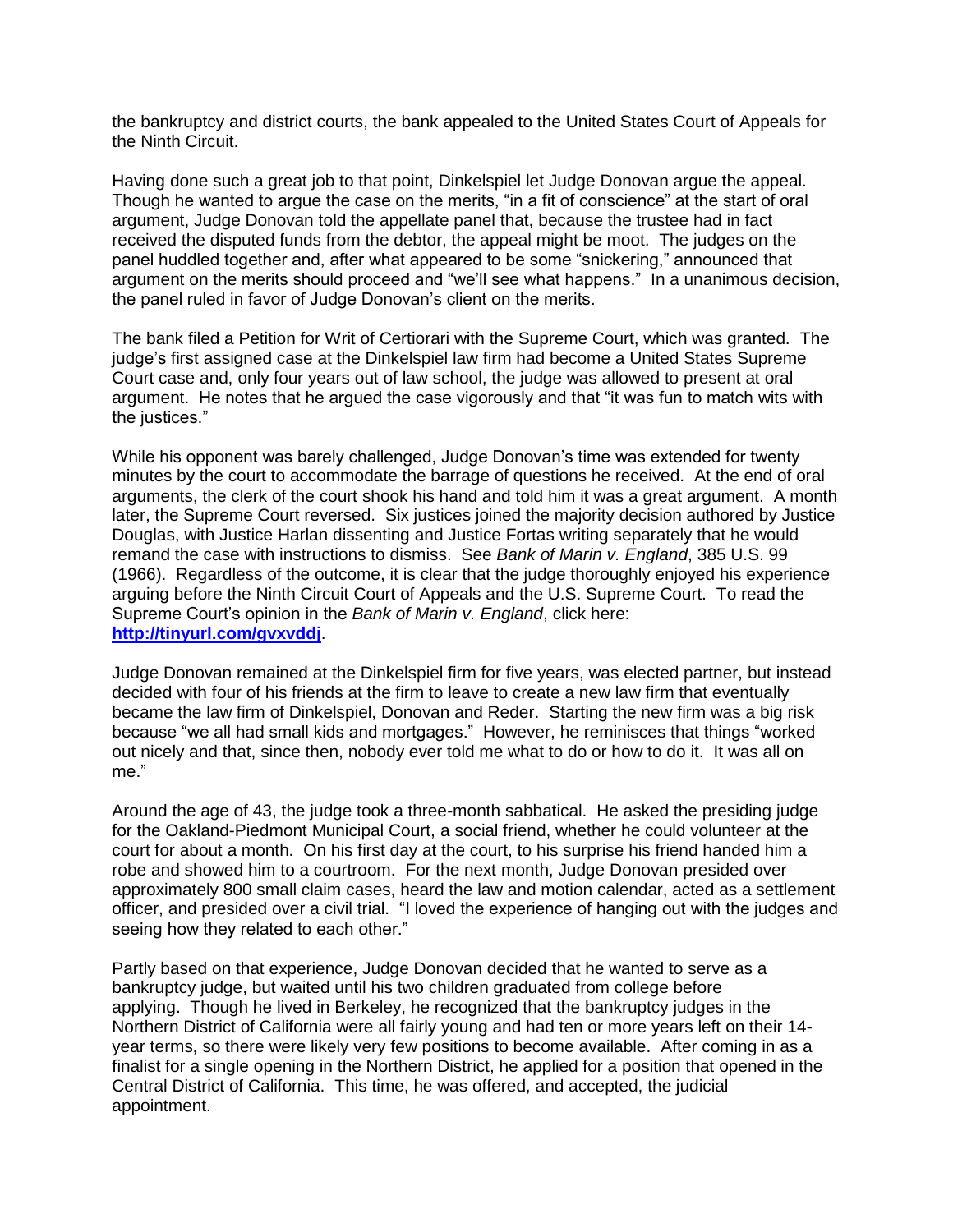### **Observations from the Bench**

The judge speaks glowingly about his permanent law clerk, Candace Crociani. "She's my partner and chief of staff. Everyone knows and likes her. She also keeps me from wandering off in a direction that I shouldn't be going in." Judge Donovan adds, "We get a lot of routine issues and about 1-3 tricky issues per week. It's the difficult issues that take up most of our time. Without those cases, though, the job wouldn't be as interesting." The judge's management style involves "a lot of collaboration with the law clerks and externs. We talk a lot about the tough issues." Judge Donovan's ultimate test on each decision is whether it is "fair, just and correct. I don't want to impact people unfairly. I want to do right by everyone." The judge enjoys being a trial judge, and does not spend time worrying about how issues might come out on appeal.

### **Making History**

Judge Donovan has presided over a number of high profile cases. One such case is *Law v. Siegel*, involving the bankruptcy court's authority to surcharge the homestead exemption of a debtor who engaged in certain misconduct. The case made its way to the United States Supreme Court, which held that, under the circumstances of that case, the Chapter 7 trustee could not surcharge the debtor's homestead exemption to pay for his legal fees. Click here for the full decision: **<http://tinyurl.com/zga9e5j>**.

Judge Donovan was also presented with the important landmark issue of whether a same-sex married couple could jointly file a chapter 13 petition. The case was originally Judge Ahart's case, but became Judge Donovan's case when Judge Ahart moved to the Woodland Hills courthouse. The Office of the United States Trustee filed a motion to dismiss the case on the grounds that the debtors did not have the right to file a joint petition based on the Defense of Marriage Act (DOMA).

The debtors and their attorney Peter Lively approached David Stern and Robert Pfister of Klee Tuchin Bogdanov & Stern LLP to help, and they agreed. Stern, Pfister and Lively filed a roughly one hundred-page brief that Judge Donovan describes as "the best brief I've ever read." The other bankruptcy judges in the Central District were tracking the case closely and asked Judge Donovan to share his decision before it was issued. The judge agreed to do so, but let the other judges know that the decision would be his own. He spent every free hour he had reviewing cases and considering the issue. He concluded that the married debtors had a constitutional right to file a joint petition, and that dismissing the petition based on DOMA would violate the debtors' due process and equal protection rights. The judge circulated his final draft decision to his Central District colleagues and was surprised that 19 of them voluntarily joined him in signing the decision supporting the right of the debtors to file a joint petition. Following a shortlived appeal that was quickly withdrawn, the Department of Justice announced that it would no longer defend DOMA. Judge Donovan dismisses suggestions that he was "brave" to issue his decision in *In re Balas and Morales*. "I ruled based on what I concluded was the correct interpretation of the law. I just did my job." To read the Memorandum of Decision in *In re Balas and Morales*, click here: **<http://tinyurl.com/gshnrjp>**.

# **The Next Chapter**

The judge's current term on the bench expires in March 2022, but he is retiring this coming March 2017. Despite his and Judge Richard M. Neiter's upcoming retirement, the judge notes that the Ninth Circuit has not announced any intent to appoint new judges to fill the two empty